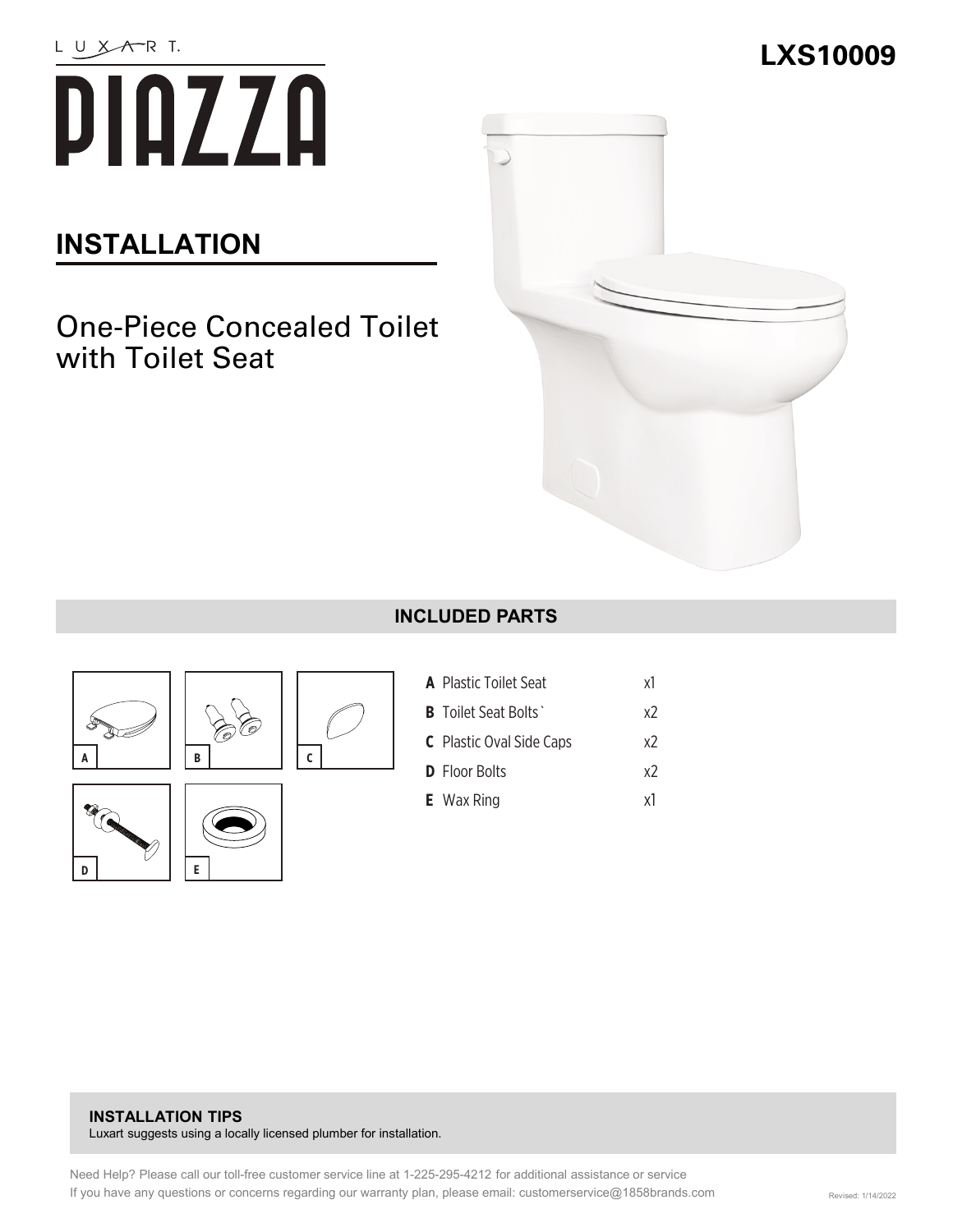### **Installation**

**NOTE REGARDING WATER SUPPLY:** Before installation ensure that the shut-off valve is greater than 7½" from the center of the drain to the center of the shut-off valve and less than or equal to 7" from the floor **(FIGURE 1).**

**Note:** This is a true 12" rough-in from finished wall to center of the drain (no less than 12").

- 1. Make sure the water supply valve is shut off before installation.
- 2. Remove old floor bolts from floor flange. Clean any old wax, putty, etc. from base area.
- 3. Install new floor bolts (D) into floor flange using plastic washers to secure bolts. Adjust the floor bolts to ensure they are parallel to the wall **(FIGURE 2).**
- 4. Connect water supply (not included) line to the tank fitting only **(FIGURE 3).**
- 5. Turn the toilet sideways onto a soft surface to avoid scratches on the finish. Place a new wax ring (E) around the waste flange of the toilet bowl **(FIGURE 4)**.









Need Help? Please call our toll-free customer service line at 1-225-295-4212 for additional assistance or service If you have any questions or concerns regarding our warranty plan, please email: customerservice@1858brands.com Revised: 1/14/2022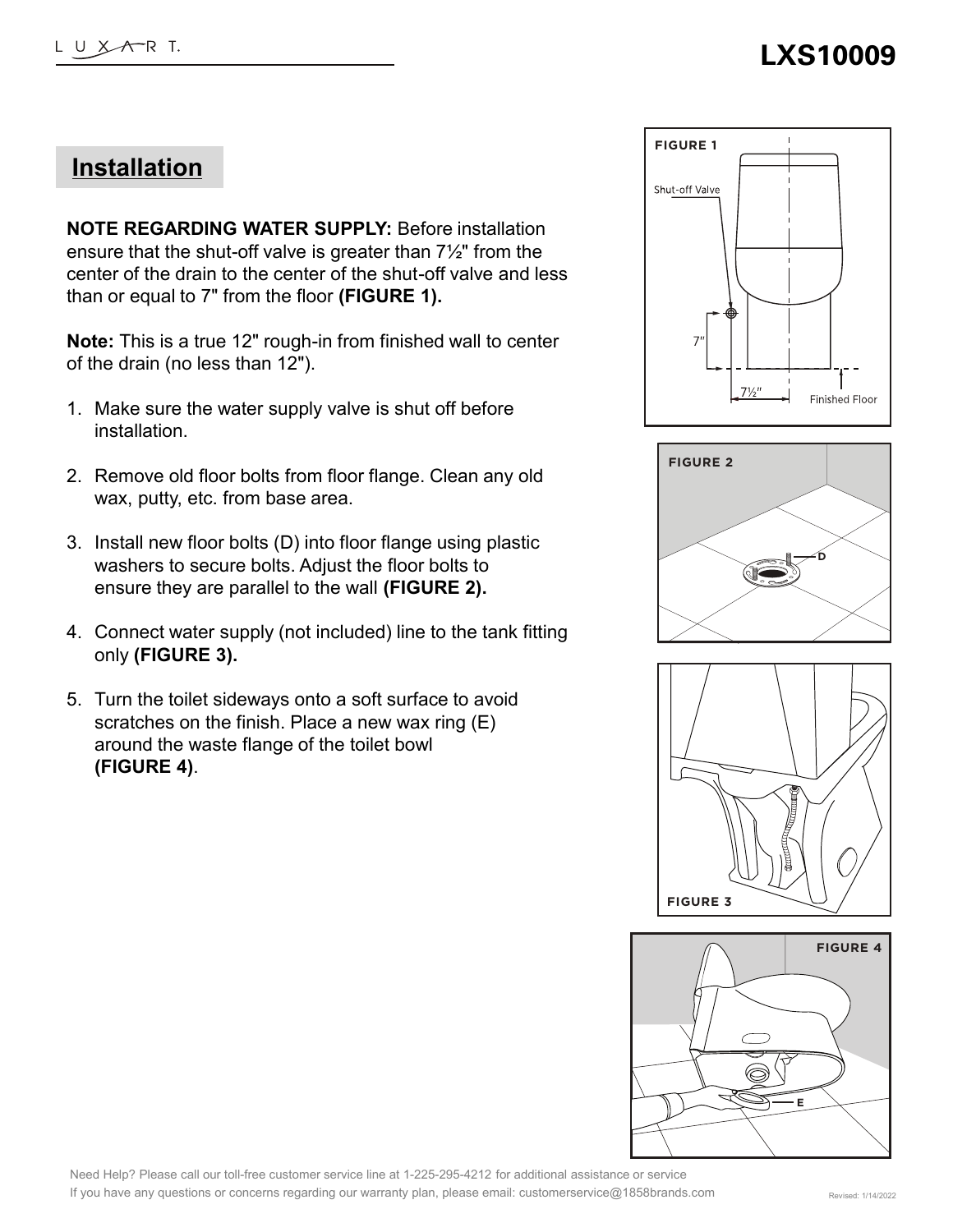#### **Installation**

6. Lower the toilet onto the floor bolts, so the floor bolts project through the mounting holes in the base of the toilet **(FIGURE 5).** Using a rocking motion, press the bowl down to position the toilet onto the flange and create a seal with the wax ring.

**Warning:** This product is heavy. two people are recommended for safe installation.

7. Install metal washers and nuts onto the floor bolts **(FIGURE 6)**. Tighten the bolts alternately until toilet is firmly seated on the floor.

**Caution:** Do not overtighten nuts, severe damage may occur.

- 8. Attach the plastic oval side caps on each side of the bowl.
- 9. Connect water supply line to shutoff valve. Tighten securely.
- 10.Turn on supply valve and allow tank to fill until float rises to shutoff position.
- 11.Check for leakage at fittings, tighten or correct as needed.

#### **Toilet Seat Installation**

- 1. Place the toilet seat (A) on top of the bowl and then insert the provided seat bolts (B) into the holes of the toilet seat and bowl **(FIGURE 7).**
- 2. Align the toilet seat to the top rim of the toilet bowl.
- 3. Use a screwdriver to firmly tighten both seat bolts down to the bowl **(FIGURE 8).**
- 4. Close the decorative caps down over the bolts.